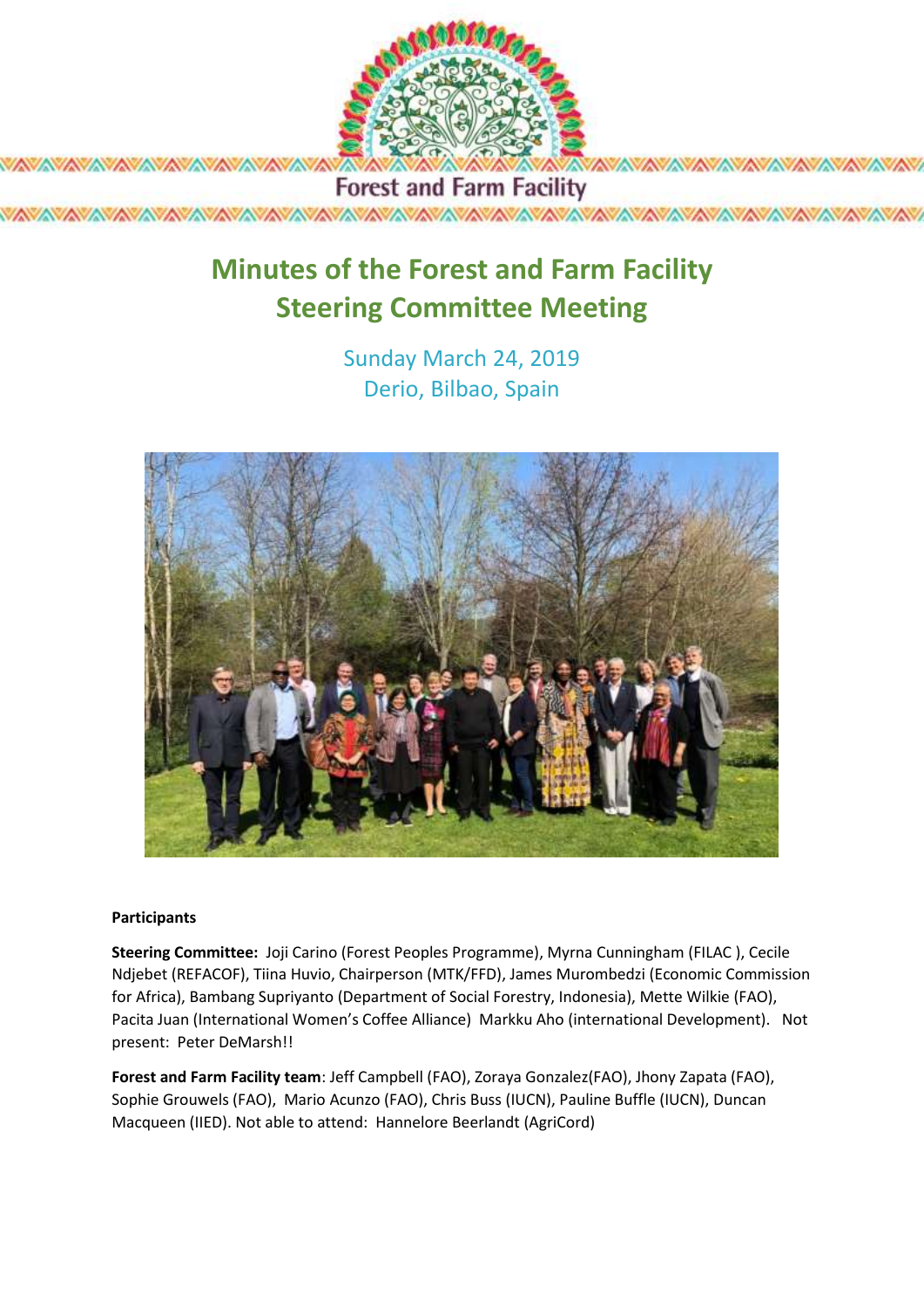**Observers**: Emily Goransson, Sida, Sweden, Katharina Backman, MFA, Finland, Patrick Sieber, SDC Switzerland, Herbert Christ, GIZ, Germany, Bernard Worm, BMZ, Germany, Erna Rosdiana, Department of Social Forestry, Indonesia, Auxtin Ortiz, WRF, Spain (not in picture)

# 1. Opening and Welcome remarks

The Chair, Huvio, welcomed all participants, including observers from current and interested resource partner countries and the government of Indonesia. She then expressed on behalf of all the SC members the great sadness at the passing away of fellow SC member Peter deMarsh.

**Minute of silence for Peter de Marsh -** "He was a strong defender of the really poor so let's make sure we honour him by working well to support them." Tiina Huvio

Auxtin Ortiz, Director of World Rural Forum (WRF) welcomed the SC to Bilbao and gave a short introduction of WRF with producers' organizations members and research centres with the aim to promote family farming in the world. Surrounded by family farming entities, close to agricultural.

The Decade of family farming that will be launched in FAO in April is the result of a successful year of family farming in 2014. During 2014, producers organizations (POs) started getting more traction with the government for collaboration. With the decade, the aim is for the POs to be empowered to be proactively engaging with different stakeholders. The Decade will not solve all the problems but will be a good opportunity to change public policies.

# 2. Presentation of the last SC meeting notes

The last SC meeting notes were summarized by Jeff Campbell.

### *Action: Correct the spelling of James Murombedzi's name*

Minutes were approved.

# 3. Update on transition period and launching of phase II

The manager made a presentation (starting with a short video honouring Peter DeMarsh) on the highlights of 2018, Given the significant impacts and results of the first phase, only some selected results were presented. One clear learning is that exchange visits trigger the adoption of new practices. The exchanges are therefore still considered as an important tool.

The selection process for the countries of phase II was explained. All phase I countries were invited to apply but were all subject to same scoring and screening. Some countries of phase I got the sufficient scoring to get selected but didn't make it high enough on the list to receive funding this time. They are called network countries and ways to support them is still to be determined – representatives from Forest and Farm Producer Organizations from almost all core and network partner countries were gathering for a large Exchange meeting to be held the day after the SC meeting and a smaller meeting to discuss how FFF could best support the network as a whole.

FFF is at 20% of the targeted funding.

# 4. Discussion on transition phase

# Clarifying some aspects of the facility to external audience

Some of the numbers demonstrating results are very good but we need to explain and clarify what is behind those numbers. It is important in phase II to present results in terms of potential impact,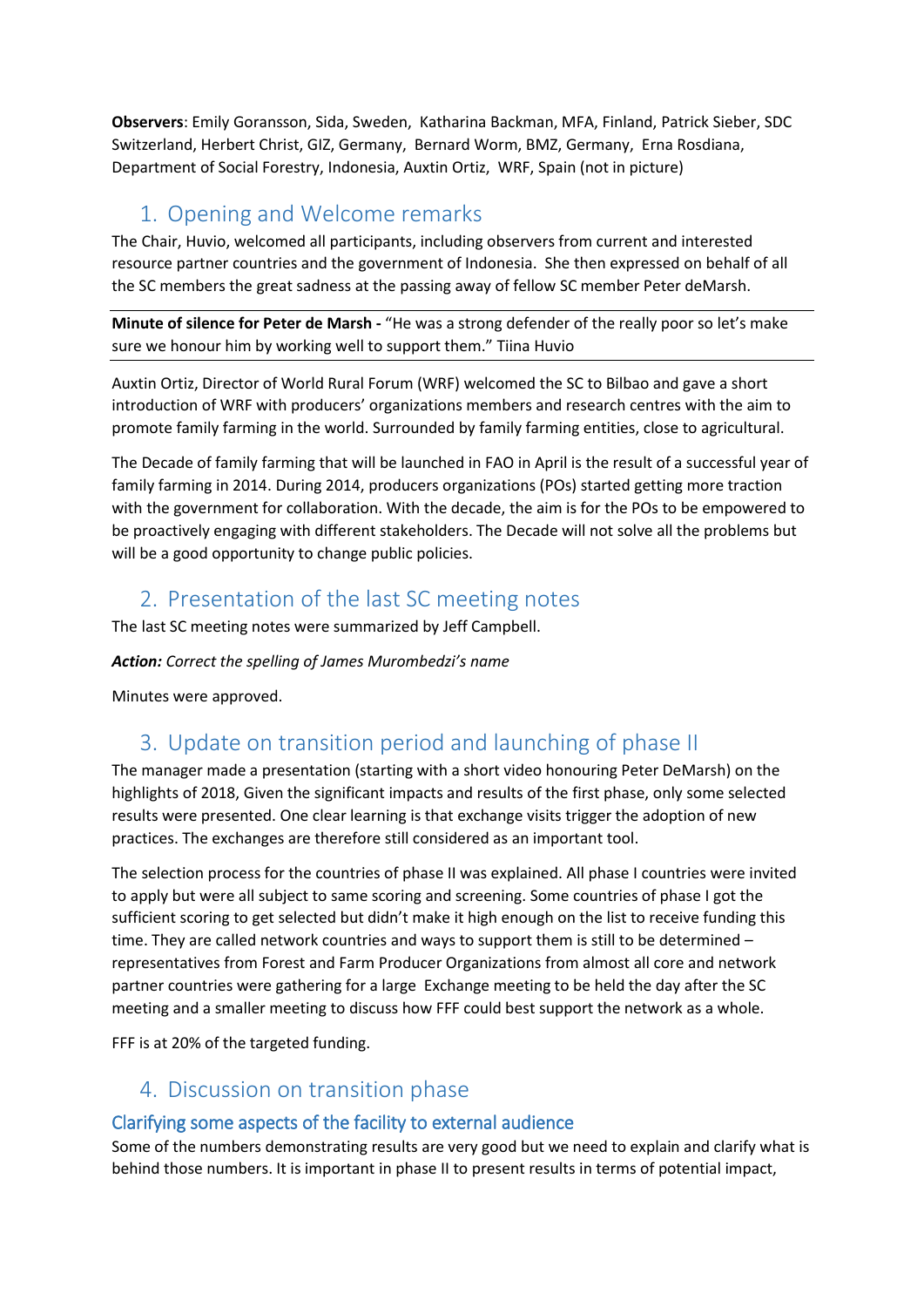numbers of FFPOs reached through apex organizations, and numbers of people through local FFPOs. The same applies for policy influence. Results should indicate impact as a number of people it may influence. (Tiina)

Another recommendation is to emphasise the fact that FFF has a rights-based approach, and that it targets poor/vulnerable people. (Tiina)

**Action**: FFF team will consider how to better explain and articulate results and present their potential impact on income, policy influence or rights.

### Scoping studies

The studies nicely show how implementing partners complement each other. The work on landscape restoration by IUCN has contributed to AgriCord's climate agenda. (Tiina)

### Recommendation on fundraising

There are many initiatives in Indonesia to support social forestry incl. GIZ, GEF 15mio, FIP. It would be interesting to see, how can FFF link with the initiative of these and other donors? (Bambang)

Possibilities of looking at of programmes like Invest in Women (funded by Australia) also another initiatives from Canada that could be linked to resources mobilization (e.g. Indonesia, Myanmar), also an ICT programme #keytrends for Latin America, Africa which is now starting in Asia (Pacita).

**Action**: FFF team will follow up with the possible resource partners suggested. SC members requested to continue to share ideas of other opportunities.

#### Outcome 2

How can we set up communities to link with markets? FFF could create a shopping list with existing farmers and opportunities for market. One example is mangroves: plant mangroves and create … and then they can export to NL and Japan because they have a standard of quality. This is one of the opportunities to develop first the market and then come to social forestry in the field. (Bambang)

Is it possible to create a benchmark? Present best practices, most successful examples? (Bambang)

What about the possibility of broadening the constituencies, e.g. not only producers but also others in the supply chain? (James) It is complex to engage beyond the primary products producers (Jeff). What about the potential to work on carbon-based forestry? (James)

How could FFF better get private sector investments to benefit farmers' business initiatives? ? (Bernard, BMZ)

**Action**: FFF team will take into consideration good suggestions on improving links with markets, linking and supporting other value chain actors and investors.

#### Traditional knowledge

Important not to forget traditional knowledge and keep in mind the bias of the modern knowledge (Bambang)

**Action**: FFF team will give due attention to traditional knowledge.

#### Gender

Several discussions took place around gender:

- Too much emphasis on the training of the individual woman, the training has to consider the family and community she sustains (Myrna)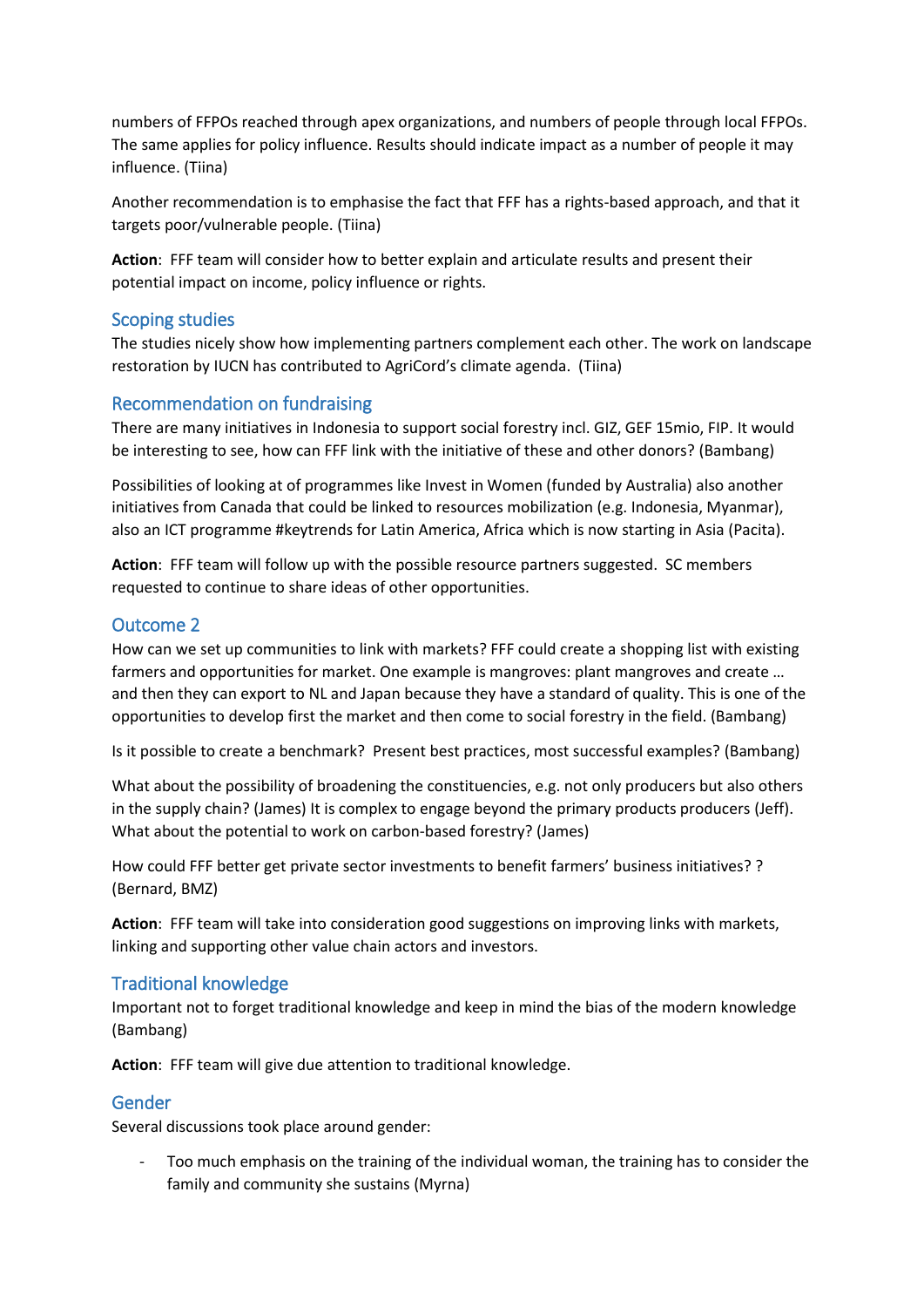- The SDGs are not a women's only issue. Working on gender is not working only with women. It is not only the woman, but men who are also losing out, the family as a whole also loses when women are not included and empowered. There is something to gain for everybody in equality. Mainstreaming gender means looking at the larger picture. (SIDA comments)
- From an African perspective, there is an increasing number of men leaving the rural areas. Feminization of rural areas doesn't mean better access of women to rights, but also weakening of male-led institutions for managing resources therefore also leading to degradation. To what extent can we use FFF to change gender relation and access to land? Why not focus on women empowerment by easing access of services and resources specifically for women? The idea is to start by access to services that would then lead to gender empowerment and equality. The transformative agenda might be a bit too ambitious and starting with targeted services might be more realistic. (James)
- It depends a lot on local communities and IP. In some communities if we are to support women we need them to increase access, equitable rights to communal lands. They must have same ownership over collective land rights. Therefore, maybe context specific. (Myrna)
- Sub Saharan countries are patriarchal societies. Even though men have migrated they still control the resources. To achieve improved livelihoods and landscape planning, gender relation should be focused on women. The gap is there. The food production for the family and the market is mostly done by women but the input is controlled by men. It is very important to improve and strengthen women's position so they can access the decision making systems. It is really important to strengthen the capacity of women. Outcome 2 is very solid as it is important to develop women entrepreneurship as well as they need to receive a good share of the production. (Cecile)

**Action**: FFF team will continue to develop and share experiences with the gender equality approach and give consideration to the different inputs provided as well as diverse situations in different countries.

### Implementation

Past meetings have involved intensive discussions on how to improve efficiency and effectiveness of FFF and how to improve knowledge through scoping studies. In previous meetings it was concluded a good job of improving the logical framework had been done. The critical challenge is to put it into practice at the country level. (Markku)

Letters of agreement (LoAs) with partner organisations can present some challenges as these are service delivery contracts for specific deliverables, which don't necessarily provide for flexible responses by empowered FFPOs . In addition, global outcomes are not equally appreciated at the local ground level. Therefore, flexibility which would allow better buy-in by the FFPOs supported, is recommended to be able to catalyze change. (Markku)

The importance of FFF to FAO as programme directly supporting FFPOs with concrete implementation was noted. To reach the scale of the activities it is important to link with regional and global opportunities and organizations (e.g. ROPPA, AFA, etc). (Mario)

**Action**: As the implementation builds at country level, FFF will study outcomes and indicators and if necessary, propose adjustments depending on the country context. The management team will review the effectiveness of outcome based budgeting processes and come back to the SC with suggested changes if needed. FFF will strengthen links to regional organizations.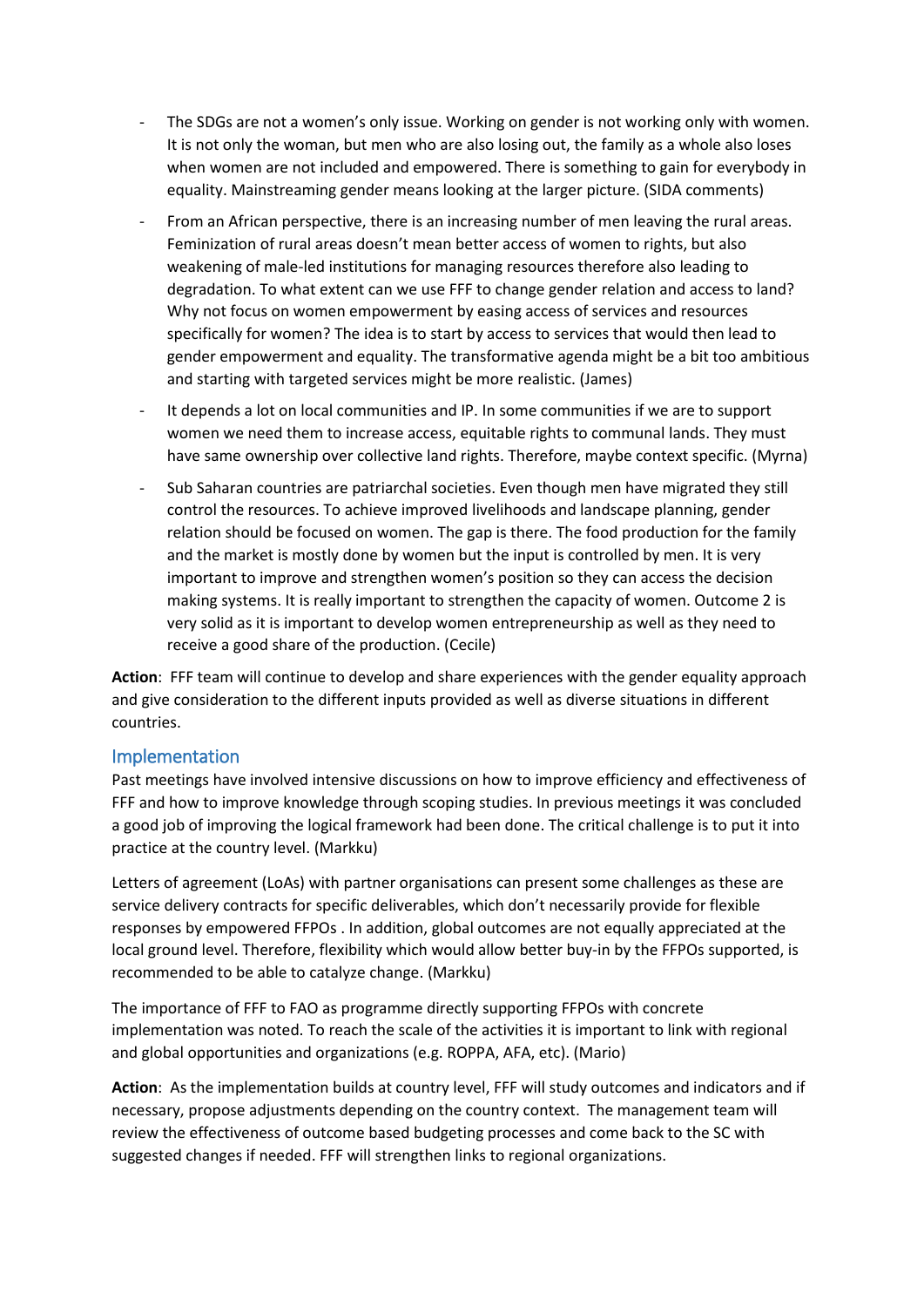### Restoration

Restoration is very important and BMZ/GIZ support the processes. There is interest in restoration and FFF should better profile its value for restoration. BMZ/GIZ insisted/invited FFF to participate more to those discussions and go to AFR100 mtg in October and GLF. (Herbert)

As FFF wants to link up to national carbon targets. Need to articulate more clearly how the quantitative forest restoration efforts are being tracked and developed (Herbert)

**Action**: FFF will continue to explore effective ways to link to restoration and track quantitative results also in terms of carbon sequestration.

## Representation of local voices

As we give primary importance to family farmers, we need to bring their Voice to the table. A lot of people now understand FFF and conceptually what it does. But they still do not have access to their voices, to their realities. It was disappointing that the FFPOs' voices were last in COFO when most people had left. The voice of family farmers needs to be prioritized! Now that FFF is getting into a more complicated phase we need to continue to make sure that local voices are heard in our continuing efforts for communication, (Joji)

**Action**: FFF team will foreground community, family farmer and FFPO voices.

## Learning and communication

FFF is mostly interested in knowledge so that POs can improve their service delivery. The peer to peer exchanges have been very useful. The risk self-assessment tool has also proven to be very useful for the organizations who can then effectively have an improvement plan. (Duncan)

One of our biggest challenge is how to get people interested in getting organized. It is not intuitively obvious and understanding the individual problems then making the case for organization can be interesting. (Duncan)

At the other end of the spectrum – how can we convince regional/global platforms that all the different activities we are promoting are relevant. In a world of silos it is difficult to profile our work and the need and importance of having an integrated approach. (Duncan)

Some interest to hear more about OCSAT was raised. Could it work with the Indigenous Navigator, an IP based monitoring tool? Is the OCSAT only about the organization or also for the four outcomes? What is interesting for IP communities is how they link with SDGs. Interested to see if we can include the outcomes in the OCSAT. For them it is interesting to understand how they advance themselves in some areas to advance SDGs or other. (Joji, happy to support Duncan)

**Action**: FFF team will share the OCSAT assessment tool and learn more about other relevant selfassessment tools, including those used by indigenous Peoples.

# 5. Key challenges

### **Travel**

The air flights are a growing issue for SIDA and something to keep in mind. Decreasing numbers of flights could also be mean more funding (Emily)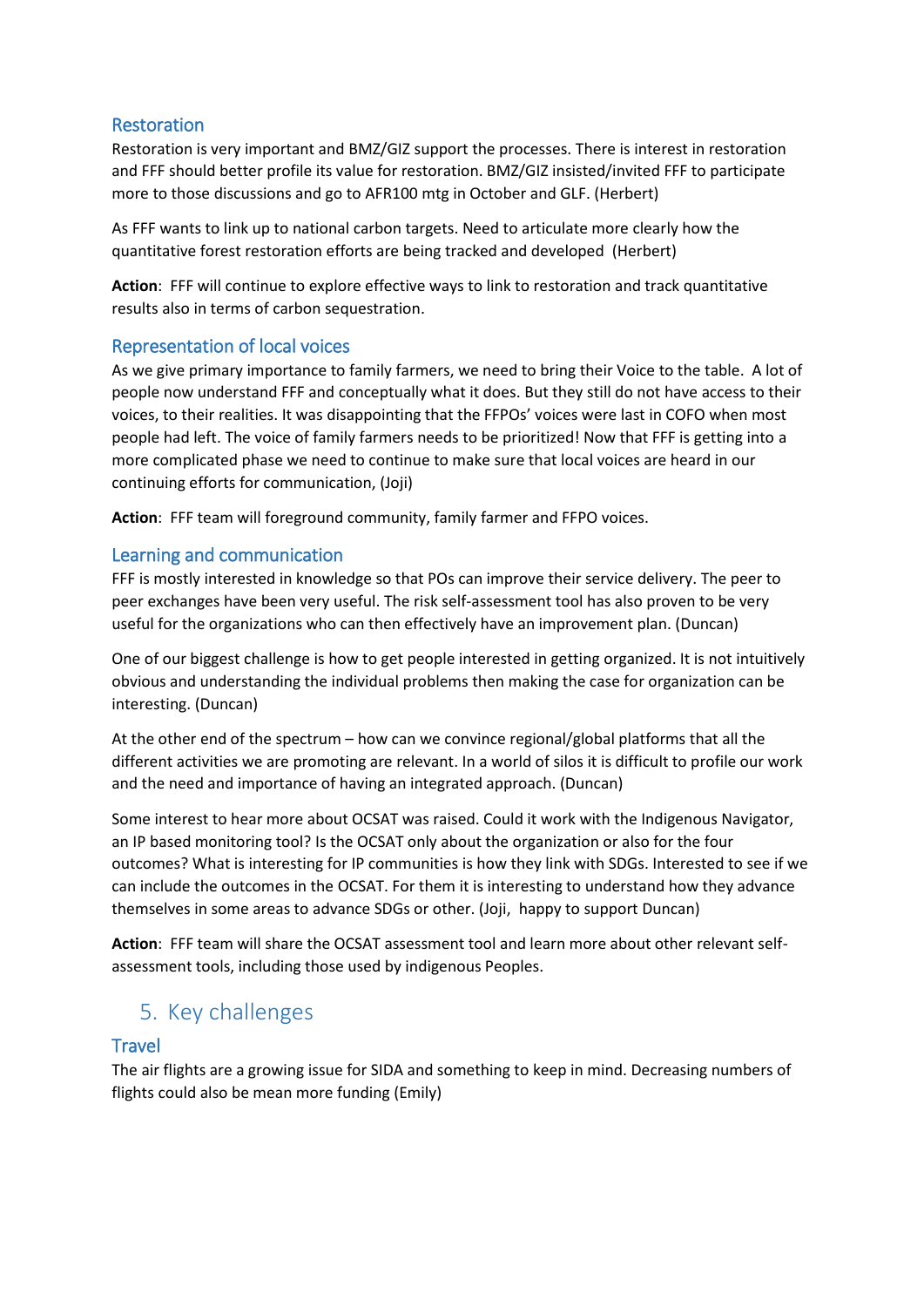# Clarifying roles in countries

In Agricord, some country offices are still not really aware of the exact role they can play [similar issue with IUCN]. As AgriCord is working on a service catalogue, it could provide a basis to define the role of agri-agencies as requested by FFPOs (Tiina).

How can network countries find ways to link in other initiatives. Are we going through FAO offices? (Tina)

**Action**: FFF will seek to increase support/services for network country partners, balancing expectations while opening opportunities to expand resources. Guidelines will be developed for new countries which might be able to leverage their own funding – an example is Brazil. FFF will dialogue with AgriCord/agri-agencies and FFPOs to better define the role of AgriCord in the implementation of FFF.

### Budget and work plan

The transition funding helped to keep the team in place to carry out the preparatory work for Phase II. The budget for Phase II in 2018 was underspent because of time needed for the country buy-in and agreements signed. Multi-year funding that is channelled through MUL (multi-donor fund) is reducing administrative cost, which at the moment thanks to the donor support, is the foundation for FFF (US\$ 19.3 Million).

FFF is expecting a smaller contribution of the Netherlands for 100k EUR (the agreement signed as of circulation of these Minutes).

The biggest elements of expenditures are for FFPO grants and the salaries of implementations team. An overview of different budget components was given to SC.

The process is roughly similar in each country: Expression of interest, signature of programme document, FFF in-country facilitator, advisory committee in country, FFPO selection and LoA and grants, training, exchanges, M&L baselines, annual retreats, reports that compile annual learning. Examples given for each country: Bolivia, Ecuador, Ghana, Kenya, Madagascar, Nepal, Vietnam, Togo, Zambia.

# 6. General discussion

### Links with other programmes/initiatives and resource mobilization

SC members made a number of concrete suggestions and

- Gender: Diploma course for women is being offered from April until June by FILAC and accredited by Spain.
- Latin American exchange for youth in different regions to discuss socio-cultural issues.
- In FAO there is support for green climate initiative and Southern organisations could be included into this initiative.
- Climate funding –it is challenging to get communities into carbon markets and climate funding. For smallholders, the best option is to have financially profitable activities to be financially profitable in their own right. Carbon payments are usually much less than the other benefits that FFPOs can get through commerce.
- Perhaps each country could develop criteria to link FFPOs to climate funds. The UNFCCC calculation is at the national and subnational levels while projects are local. Important to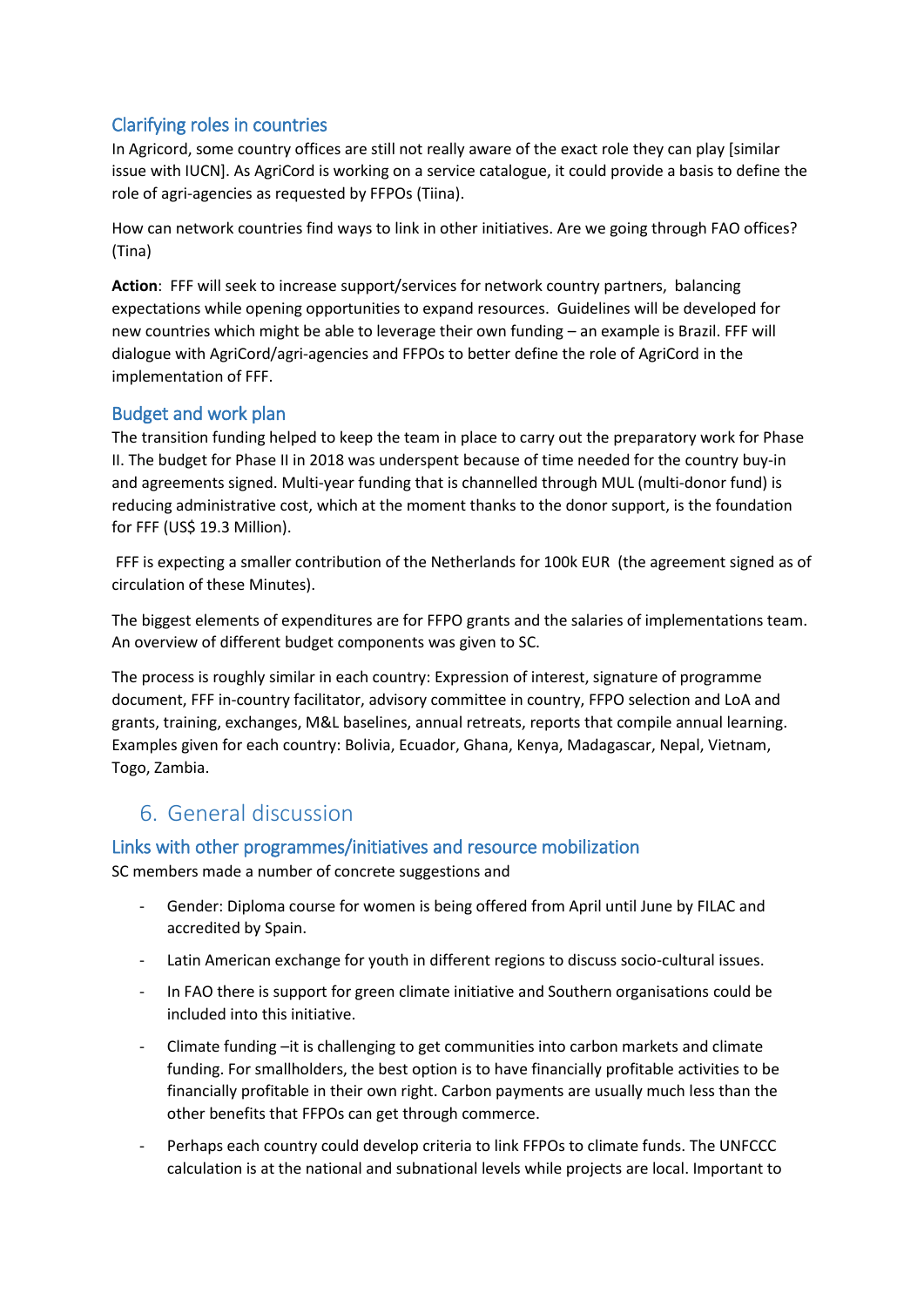connect local to national. If you do sustainable forestry it brings its own rewards – it should not need additional payments. Important to link to climate systems that can also quantify local impacts (e.g. plan vivo). Emissions reductions at local level can be bought by companies if there are means for verification. There is a need for more flexible verification schemes.

- In Bolivia, there is an ambitious programme well-linked to the national policy programmes. Is it possible to think after a couple of years of implementation of the FFF strategy could be transferred to the responsibility of the government? The strategic plan could shift towards the government itself? Need to monitor how successful the policy work has been. So FFF would support some dialogue etc but release scarce resources to other country programmes.
- The actual ingredients in the formula of REDD+ (tenure, capacity etc) do not feature in the carbon projects. FFPOs need to learn how to calculate their footprint on the land.
- Development funding could be a more effective way of getting climate benefits than climate funding.
- Need to see in workplans the efforts that are being made to link to programmes that can do monitoring – rather than doing it all within FFF – as there are costs associated with detailed monitoring.
- World Bank Landscape programme could be an interesting link..
- Lots of funds are going towards the country level. A challenge is to maintain independent country selection when looking for funding at the country level. However, if FFF had other sources of support – some donors might put money into specific countries. Plus, bilateral funding is often considerably greater than international funding – so need to consider which countries are targeted.

In terms of resource mobilisation, good progress is being made with the Dutch Government. It is interesting to see how FFF could expand in the ASEAN countries.

Even though there is a good justification for raising funds at national level:

- Having a global programme is very important. FFF is trying to make the global case that FFPOs are the integrated solution to climate actions and the SDG's and this needs a global programme. Plus, significant advances to be made through peer-to-peer exchanges (e.g. Asian Farmers Association advances). Those exchanges are a much faster way of getting progress. Plus, there are major efficiencies for having a multidonor fund.
- It is very time consuming to make competitive bids at national level and the thin international team is too stretched already.
- In Guatemala, FFF did raise 6 million from Korean funds but then received no international support and lost direct links with the subsequent programme.

After this lengthy discussion the 2019 work plan and budget was approved.

**Action**: FFF will continue to explore a wide range of fund raising, leveraging and partnership opportunities at all levels and welcomes ongoing suggestions from the SC members.

# IP agenda and FFF

The agendas of IPOs are not harmonised with the FFF. Community organisations and higher level federations are approaching strategy development in a particular way – and FFF is not quite linked up. Similarly, IPOs are not very aware of the FFF. (Joji)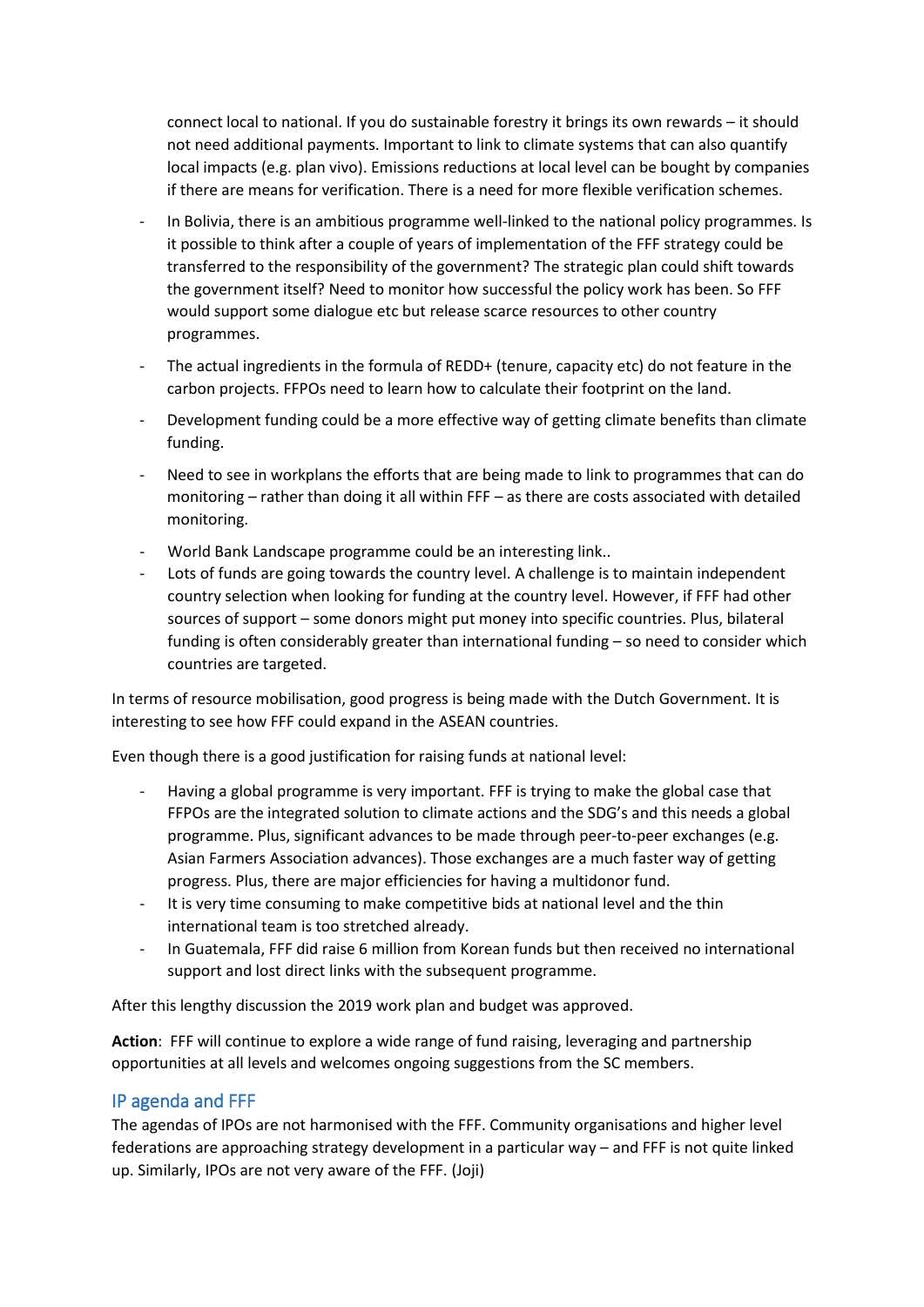To link producers and indigenous movements that want to achieve policy gains, FFF needs to link the movements at two level. Both national and regional to see real change (Myrna)

One of the challenges in first phase is that local IPO work was not adequately known by regional and global IPO networks. So, question is – are there particular events to which we could go to improve this exchange of information?

**Action**: FFF will continue to seek improved and closer links with Indigenous peoples' movements and organizations to improve synergy and understanding.

### **Newsletter**

The idea of a periodic newsletter to update resource partners, SC members and others was discussed.

**Action**: FFF newsletter to be shared every 3-4 months.

# 7. New SC members

Joji Carino announced that she would be leaving the SC. With Peter de Marsh's passing, now two positions need to be filled in.

- Earlier suggestions for possible members can be reviewed.
- There has bene longstanding interest in getting someone to represent youth.
- Keeping same constituencies, e.g. IP and family forest farmers
	- o Since MTK is already represented by Tiina, as an organization of family forest farmers, perhaps youth can be prioritized
- Representing NGO constituencies?
- What about regional balance?
- What about finance representatives? Cooperative banking? Rabobank, German banking?

**Action:** the FFF team will develop an initial list of possible candidates and request inputs and suggestions from SC members.

Next meeting venue and date was discussed with a tentative decision to more back to February and hold the next meeting in Rome.

An option to have a skype meeting in September was agreed.

**Action**: Suggested dates will be circulated.

The meeting closed with a round of thanks from the Chair and appreciation for the strong participation of everyone present.

**The Following day:** Steering Committee members at Decade of Family Farming Exchange